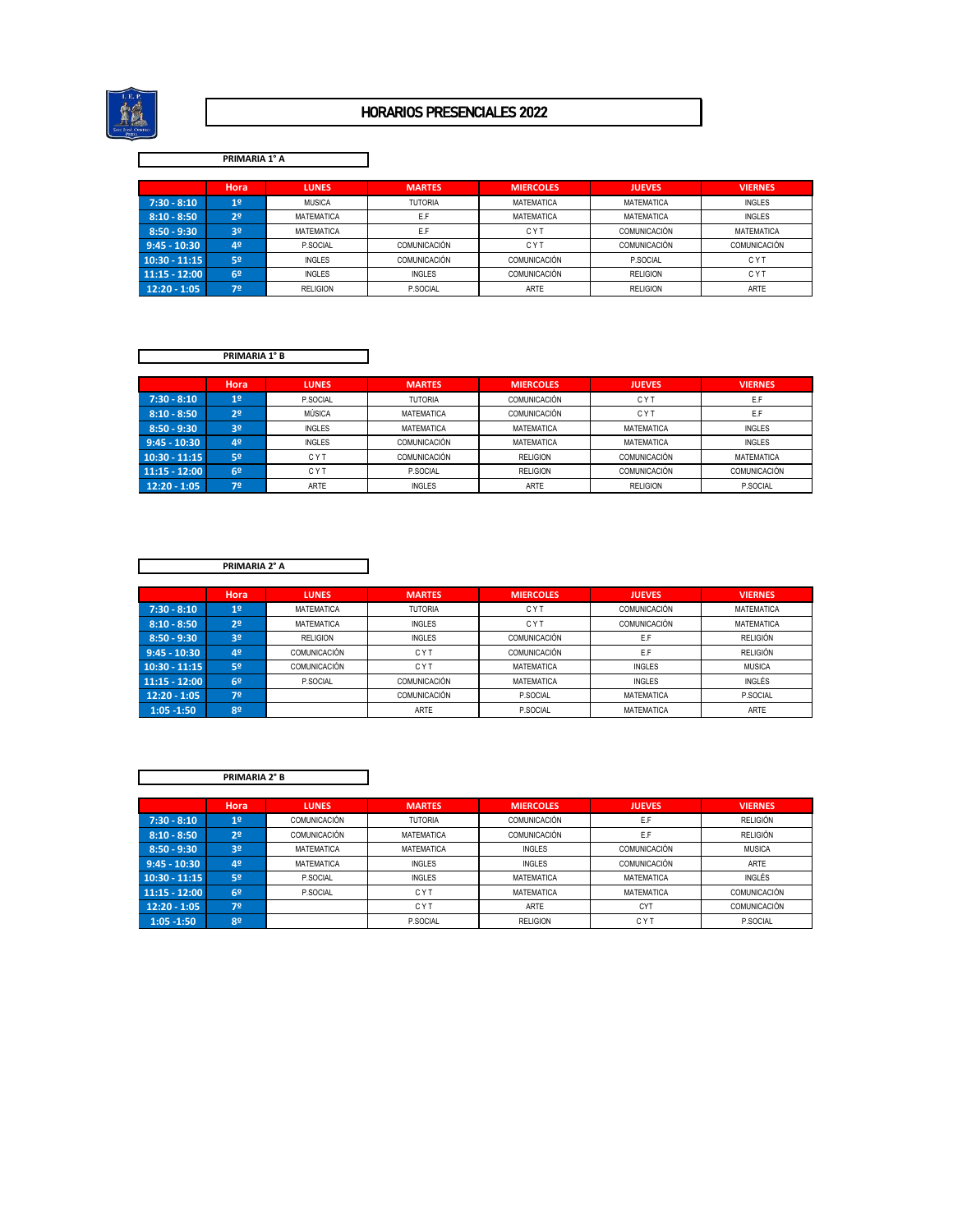**PRIMARIA 3° A**

|                 | Hora           | <b>LUNES</b>      | <b>MARTES</b>   | <b>MIERCOLES</b>    | <b>JUEVES</b>     | <b>VIERNES</b>    |
|-----------------|----------------|-------------------|-----------------|---------------------|-------------------|-------------------|
| $7:30 - 8:10$   | 1 <sup>0</sup> | <b>INGLES</b>     | <b>TUTORIA</b>  | COMUNICACIÓN        | <b>INGLES</b>     | <b>MUSICA</b>     |
| $8:10 - 8:50$   | 2 <sup>o</sup> | <b>CYT</b>        | P.SOCIAL        | <b>COMUNICACIÓN</b> | <b>INGLES</b>     | P.SOCIAL          |
| $8:50 - 9:30$   | 3º             | <b>CYT</b>        | COMUNICACIÓN    | MATEMATICA          | <b>MATEMATICA</b> | E.F               |
| $9:45 - 10:30$  | 4º             | <b>MATEMATICA</b> | COMUNICACIÓN    | MATEMATICA          | <b>MATEMATICA</b> | E.F               |
| $10:30 - 11:15$ | 5º             | <b>MATEMATICA</b> | <b>RELIGION</b> | ARTE                | COMUNICACIÓN      | <b>MATEMATICA</b> |
| $11:15 - 12:00$ | 6º             | P.SOCIAL          | <b>RELIGION</b> | <b>RELIGION</b>     | COMUNICACIÓN      | <b>MATEMATICA</b> |
| $12:20 - 1:05$  | 72             | P.SOCIAL          |                 | <b>INGLES</b>       | <b>CYT</b>        | COMUNICACIÓN      |
| $1:05 - 1:50$   | 8º             | ARTE              |                 | <b>INGLES</b>       | <b>CYT</b>        | COMUNICACIÓN      |
|                 |                |                   |                 |                     |                   |                   |

| <b>PRIMARIA 3° B</b> |  |
|----------------------|--|

|                 | Hora           | <b>LUNES</b>    | <b>MARTES</b>       | <b>MIERCOLES</b>  | <b>JUEVES</b> | <b>VIERNES</b>    |
|-----------------|----------------|-----------------|---------------------|-------------------|---------------|-------------------|
| $7:30 - 8:10$   | 12             | P.SOCIAL        | <b>TUTORIA</b>      | MATEMATICA        | MATEMATICA    | P.SOCIAL          |
| $8:10 - 8:50$   | 2 <sup>o</sup> | <b>INGLES</b>   | P.SOCIAL            | <b>MATEMATICA</b> | MATEMATICA    | <b>MUSICA</b>     |
| $8:50 - 9:30$   | 3 <sup>0</sup> | <b>CYT</b>      | MATEMATICA          | COMUNICACIÓN      | <b>INGLES</b> | COMUNICACIÓN      |
| $9:45 - 10:30$  | 42             | <b>CYT</b>      | MATEMATICA          | COMUNICACIÓN      | <b>INGLES</b> | COMUNICACIÓN      |
| $10:30 - 11:15$ | 52             | ARTE            | <b>COMUNICACIÓN</b> | E.F               | COMUNICACIÓN  | MATEMATICA        |
| $11:15 - 12:00$ | 62             | <b>RELIGION</b> | <b>COMUNICACIÓN</b> | E.F               | COMUNICACIÓN  | <b>MATEMATICA</b> |
| $12:20 - 1:05$  | 7º             | <b>RELIGION</b> |                     | <b>RELIGION</b>   | <b>CYT</b>    | <b>INGLES</b>     |
| $1:05 - 1:50$   | 82             | <b>ARTE</b>     |                     | P.SOCIAL          | <b>CYT</b>    | <b>INGLES</b>     |

**PRIMARIA 4° A**

 $\mathsf{r}$ 

|                 | Hora           | <b>LUNES</b>            | <b>MARTES</b>     | <b>MIERCOLES</b>        | <b>JUEVES</b>     | <b>VIERNES</b>           |
|-----------------|----------------|-------------------------|-------------------|-------------------------|-------------------|--------------------------|
| $7:30 - 8:10$   | 1 <sup>0</sup> | <b>INGLES ESTEFANIA</b> | <b>TUTORIA</b>    | E.F                     | MATEMATICA ALDANA | RELIGIÓN SUGELL          |
| $8:10 - 8:50$   | 2 <sup>0</sup> | <b>INGLES ESTEFANIA</b> | COMUNICACIÓN MEGO | E.F                     | MATEMATICA ALDANA | RELIGIÓN SUGELL          |
| $8:50 - 9:30$   | 3 <sup>o</sup> | C Y T MARTHA            | COMUNICACIÓN MEGO | COMUNICACIÓN MEGO       | C Y T MARTHA      | ARTE ALDANA              |
| $9:45 - 10:30$  | 42             | C Y T MARTHA            | MATEMATICA ALDANA | COMUNICACIÓN MEGO       | C Y T MARTHA      | ARTE ALDANA              |
| $10:30 - 11:15$ | 52             | P. SOCIAL JOSE          | MATEMATICA ALDANA | MATEMATICA ALDANA       | COMUNICACIÓN MEGO | <b>COMUNICACIÓN MEGO</b> |
| $11:15 - 12:00$ | 6º             | P SOCIAL JOSÉ           | RELIGIÓN SUGELL   | MATEMATICA ALDANA       | COMUNICACIÓN MEGO | COMUNICACIÓN MEGO        |
| $12:20 - 1:05$  | 7º             | MATEMATICA ALDANA       |                   | C Y T MARTHA            | P. SOCIAL JOSE    | <b>INGLES ESTEFANIA</b>  |
| $1:05 - 1:50$   | 82             | MATEMATICA ALDANA       |                   | <b>INGLES ESTEFANIA</b> | P. SOCIAL JOSE    | <b>INGLES ESTEFANIA</b>  |

| PRIMARIA 4° B   |                |                         |                         |                         |                        |                        |
|-----------------|----------------|-------------------------|-------------------------|-------------------------|------------------------|------------------------|
|                 |                |                         |                         |                         |                        |                        |
|                 | Hora           | <b>LUNES</b>            | <b>MARTES</b>           | <b>MIERCOLES</b>        | <b>JUEVES</b>          | <b>VIERNES</b>         |
| $7:30 - 8:10$   | 1 <sup>°</sup> | COMUNICACIÓN MEGO       | <b>TUTORIA</b>          | <b>MATEMATICA OMAR</b>  | MATEMATICA OMAR        | COMUNICACIÓN MEGO      |
| $8:10 - 8:50$   | 2 <sup>0</sup> | COMUNICACIÓN MEGO       | C Y T MARTHA            | <b>MATEMATICA OMAR</b>  | <b>MATEMATICA OMAR</b> | COMUNICACIÓN MEGO      |
| $8:50 - 9:30$   | 3 <sup>o</sup> | E.F                     | C Y T MARTHA            | <b>INGLES ESTEFANIA</b> | COMUNICACIÓN MEGO      | ARTE LUZ               |
| $9:45 - 10:30$  | 4 <sup>°</sup> | E.F                     | <b>INGLES ESTEFANIA</b> | <b>INGLES ESTEFANIA</b> | COMUNICACIÓN MEGO      | ARTE LUZ               |
| $10:30 - 11:15$ | 52             | C Y T MARTHA            | <b>MATEMATICA OMAR</b>  | COMUNICACIÓN MEGO       | P. SOCIAL JOSE         | RELIGIÓN SUGELL        |
| $11:15 - 12:00$ | 6º             | C Y T MARTHA            | <b>MATEMATICA OMAR</b>  | COMUNICACIÓN MEGO       | P. SOCIAL JOSE         | RELIGIÓN SUGELL        |
| $12:20 - 1:05$  | 72             | <b>INGLES ESTEFANIA</b> | P. SOCIAL JOSE          |                         | RELIGIÓN SUGELL        | <b>MATEMATICA OMAR</b> |
| $1:05 - 1:50$   | 82             | <b>INGLES ESTEFANIA</b> | P. SOCIAL JOSE          |                         | C Y T MARTHA           | <b>MATEMATICA OMAR</b> |